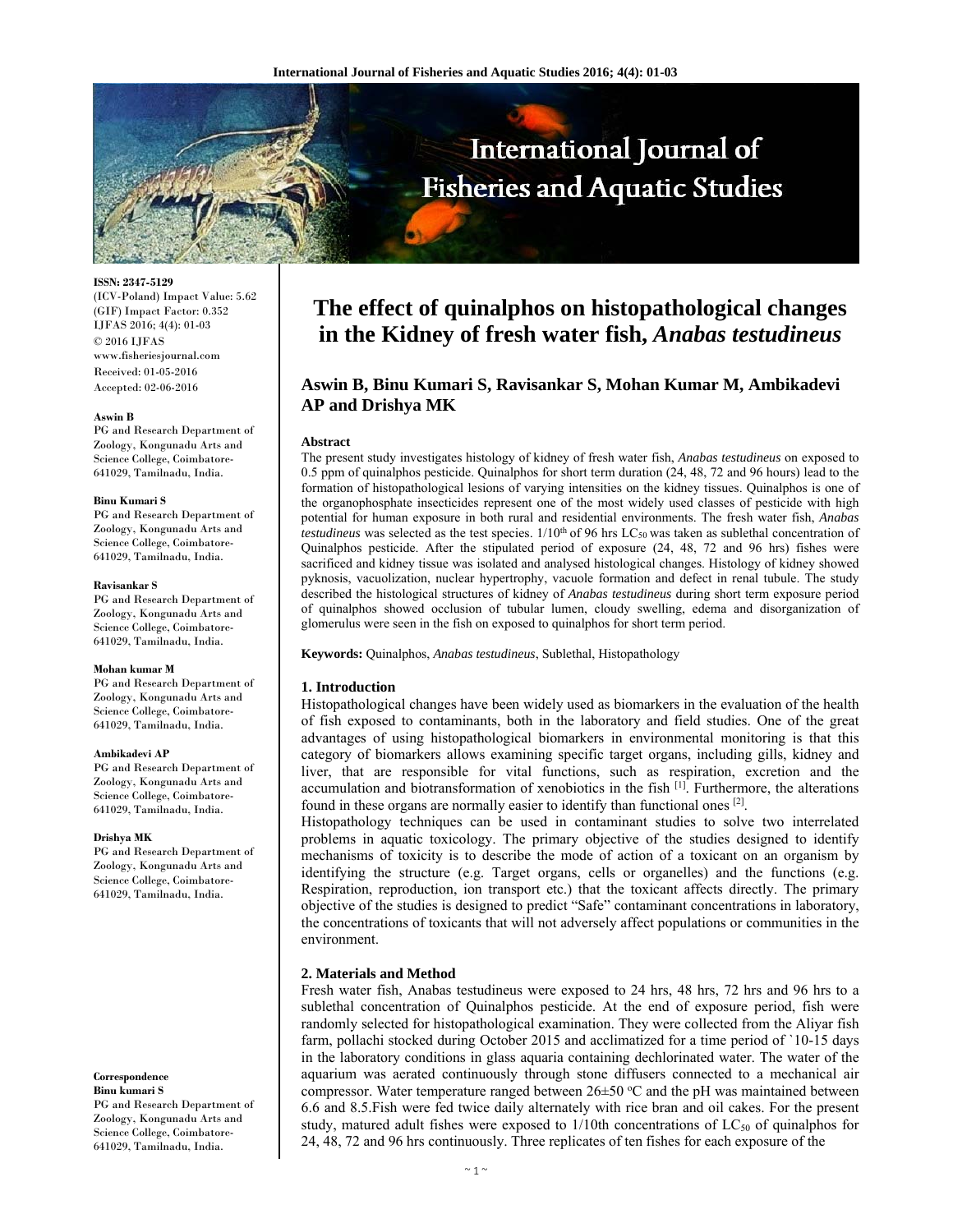Pesticides were used. In these aquaria water was replaced daily with fresh treatment of pesticides. Each experiment was accompanied by its respective control.

Three groups of fishes were exposed to  $1/10<sup>th</sup>$  of the pesticide 'quinalphos' for 24, 48, 72 and 96 hrs. Another group was maintained as control. All the groups received the same type of food and other conditions were maintained similarly. At the end of exposure period, fish were randomly selected for histopathological examination. Tissues of gills were isolated from control and experimental fish. Physiological saline solution (0.85% NaCl) was used to rinse and clean the tissues. They were fixed in aqueous Bouin's solution for 48 hrs, processed through graded series of alcohols cleared in xylene and embedded in paraffin wax. Kidneys alone were processed by double embedding technique. Sections were cut at 6μ thickness stained with Hematoxylin Eosin, dissolved in 70% alcohol [3] and were mounted in Canada Balsam. The photographs at 200x magnification were taken with computer aided microscope (Intel play Qx3, Intel Corporation, Made in China).

# **3. Results**

The kidney consisted of head and body kidneys. Head kidney, the anterior portion consisted of lymphoid tissues. Body kidney composed of many nephrons and interstitial lymphoid tissues. The glomerular capsule was formed of an inner and outer layer of single flattened epithelia. Renal tubules consisted of a single layer of epithelial cells. Mesangium filled the space between the loops of glomerular capillaries (Fig. 1). When the fish was exposed for 24 hours to the short term exposure of quinalphos, the kidney showed degenerative changes with dilated glomeruli and Bowman's capsule (Fig. 2). After 48 hours of exposure highly degenerative changes were found in haemopoietic tissues (Fig. 3). After 72 hours of exposure severe necrosis and moderately dilated renal tubules with infiltration of parenchyma by inflammatory cells (Fig. 4). After 96 hours of exposure, shrunken of glomerulus and nephritic changes were seen, Bowman's capsules were dilated. Vacuolar degeneration (cloudy swelling) in the epithelium of renal tubules and dilation in the capillary tubes of renal tubules were observed. Also edema in Bowman's capsules with atrophy in the glomeruli and dilation in renal blood vessels were observed (Fig. 5).

## **Histopathology of the Kidney of** *Anabas testudineus*



**Fig 1:** Control kidney section of Anabas testudinae

GL - Glomeruli LC - Lymphoid cells PC - Parenchyma cells BC - Bowman's capsule



**Fig 2:** Kidney section of fish exposed to 24 hours of quinalphos

- GL Glomeruli
- LC Lymphoid cells
- PC Parenchyma cells
- BC Bowman's capsule



**Fig 3**: Kidney section of fish exposed to 48 hours of quinalphos

PC - Parenchyma cells BC - Bowman's capsule T - Tubules GL - Glomeruli



**Fig 4**: Kidney section of fish exposed to 72 hours of quinalphos

- LC Lymphoid cells
- BC Bowman's capsule
- SC Shrunken of glomerulus



**Fig 5**: Kidney section of fish exposed to 96 hours of quinalphos

- BC Bowman's capsule SG - Shrunkene of glomerulus
- TN Tubules Nucleus